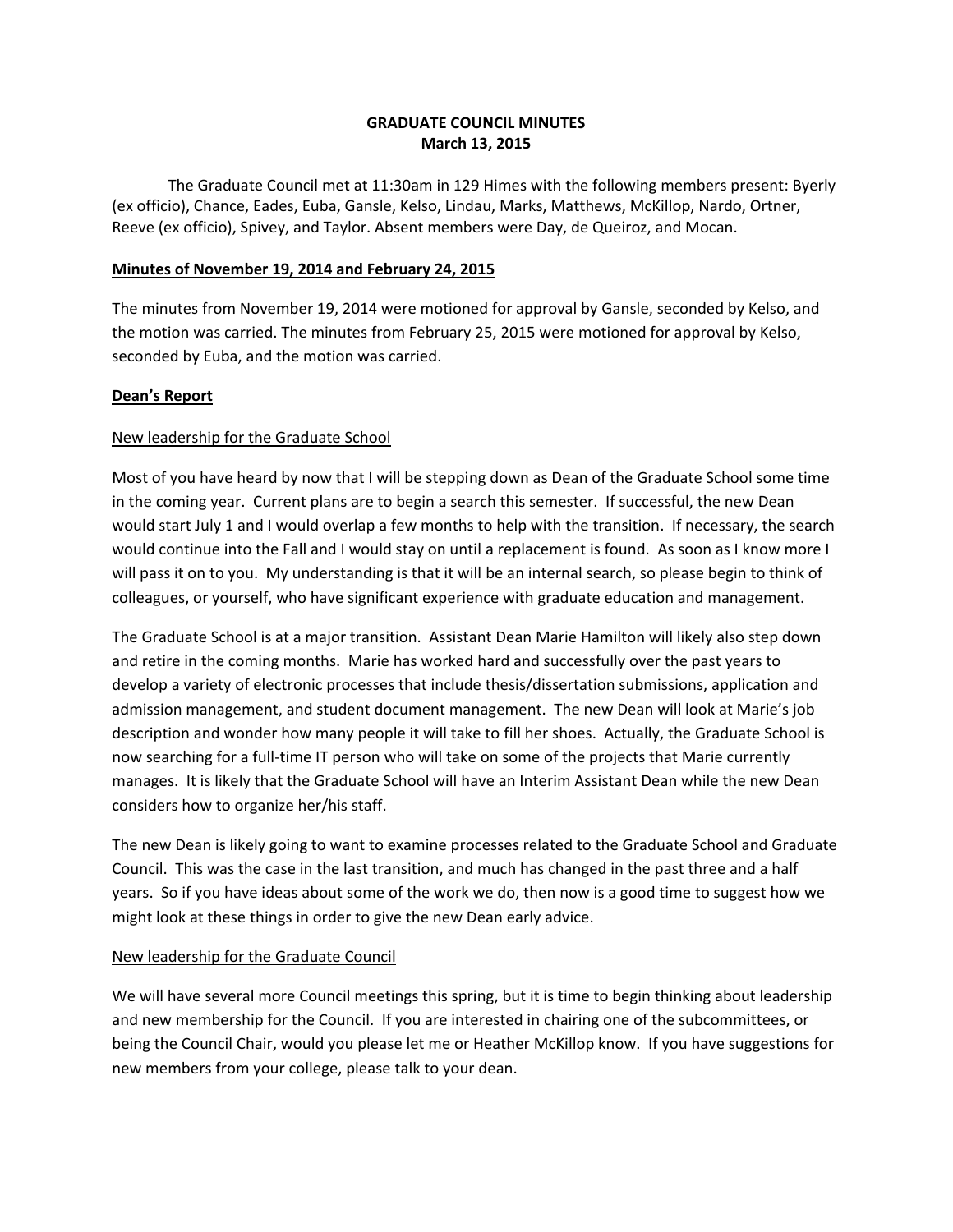#### Radius training

We have done four sessions of Radius training for faculty and staff. Two more are scheduled and full, so we may have additional sessions scheduled for later this semester. I believe it would be useful for the Council to have a short demonstration and have accounts so they can monitor various aspects of our application and admission process, and in the future, our recruiting and client management process.

#### **Academic Affairs Report**

 the transition, how to process graduate faculty and promotion and tenure will be discussed. Law Center: Reeve reported that the realignment of the LSU Law Center is targeted for April 1st. The Law Center will be a part of the LSU campus. This change is pending approval by the Board of Supervisors at the March 20<sup>th</sup> meeting. If approval is delayed, the alternative date is April 15<sup>th</sup> according to the President. The Law Center will act as a college, with their degrees and faculty being a part of LSU. During

SACS: Reeve discussed the SACS visit which will occur in six months. The compliance report will be submitted in June. Both are part of the process for accreditation in December 2015.

Certificate Timeline: Reeve reported that the Board of Regents will discuss six certificates at their next meeting. The certificates are considered new academic programs. Once the council approves the proposal, it is sent the Office of Academic Affairs for review. If additional information is necessary, OAA will request this from the departments. OAA reviews the costs for the certificate and requests this additional information if necessary. The Graduate Council will review only if another vote is necessary. The Board of Supervisors votes before going to the Board of Regents. Both Boards approval depends on their meeting schedules. The new format has assisted in streamlining the approval process. Certificates require 12 to 18 hours.

# **Chairs Report**

McKillop thanked the Dean on behalf of the Graduate Council for his service, hard work, and dedication to the Graduate School.

The council will need to discuss electing a new chair and co-chair for the fall semester.

#### **Routine Business**

#### **Old Business**

Adding minors to the title page of theses and dissertations: The Graduate Council discussed if this was valuable to the students. A strong proposal for this is necessary for the Graduate Council to approve. Ortner moved to add the minors to the title pages, Kelso seconded. The council decided to table this and vote at the April meeting.

Philosophy Concentration: The Graduate Council discussed why not a minor in Women and Gender Studies instead of Philosophy. The Philosophy Department will need to clarify the number of thesis hours required on page two of the proposal. Nardo motioned to ask WGS to comment since this will impact their program, Kelso seconded, and the motion was carried.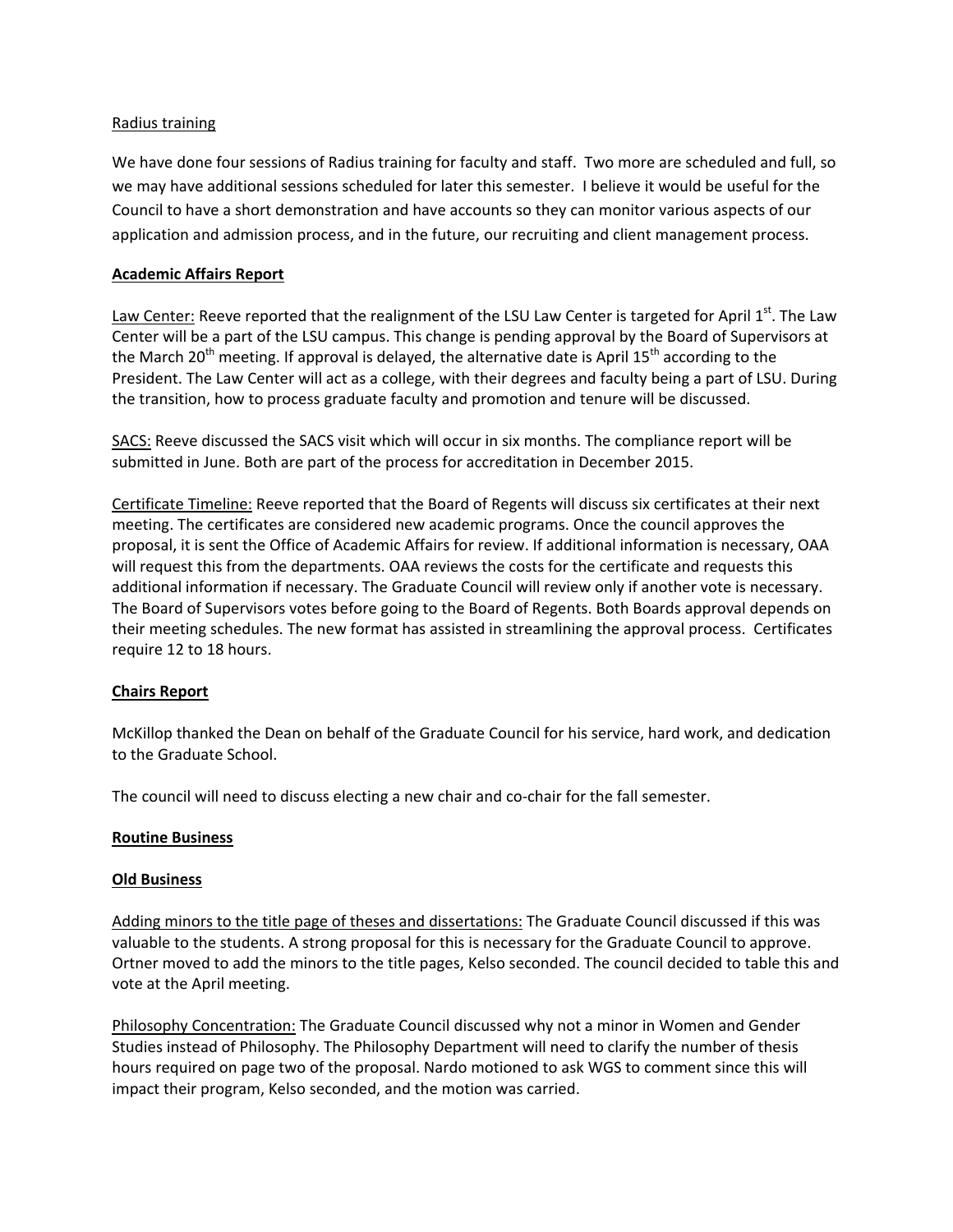Climate Change Certificate: The revisions for the certificate were submitted late; however, the questions from the last council meeting were addressed in the revisions. McKillop motioned to approve, Kelso seconded, 2 abstained, and the remaining council members approved the motion. The motion was passed.

PhD in Biological Engineering: The appendix is missing from the proposal; however, the Office of Academic Affairs will ask the department to clarify any issues before going forward. The council discussed concerns that this may be taking students from the Engineering Science doctoral program. The request is only a letter of intent to be approved. The formal proposal will be submitted at a later time. Gansle moved to approve, Kelso seconded the motion, and the motion was carried.

Policy on Certificates: Byerly and Reeve are working on this document and will send to the Graduate Council to review. The policy will need to be included in the next General Catalog.

# **New Business**

Education Specialist: Curriculum and Instruction and Education, Leadership, Research, and Counseling have certificate programs. Now that the School of Education has formed and new departments have been added, the requirement for a minimum of nine hours taken outside of the College of Education has made this a difficult part of the certificate requirements. The school requested to remove this from the certificate requirements. Nardo motioned for approval, Marks seconded, and the motion was unanimously passed.

Community Engagement Certificate: The Graduate Council will review and discuss at the next meeting.

# **Executive Session**

# **Standing Committee Reports**

**Promotion and Tenure Committee:** No report.

**Graduate Faculty:** The subcommittee recommended 5 nominations for research affiliate status and 1 nomination for professional affiliate status. Kelso moved to approve, Euba seconded, and the motion was carried.

**Awards Committee:** The Awards Committee is reviewing nominations for the dissertation fellowship. The votes will be ranked and submitted to the dean by March  $23<sup>rd</sup>$ . The budget for this fellowship will pay the stipend, tuition, and non-residence fees, if applicable.